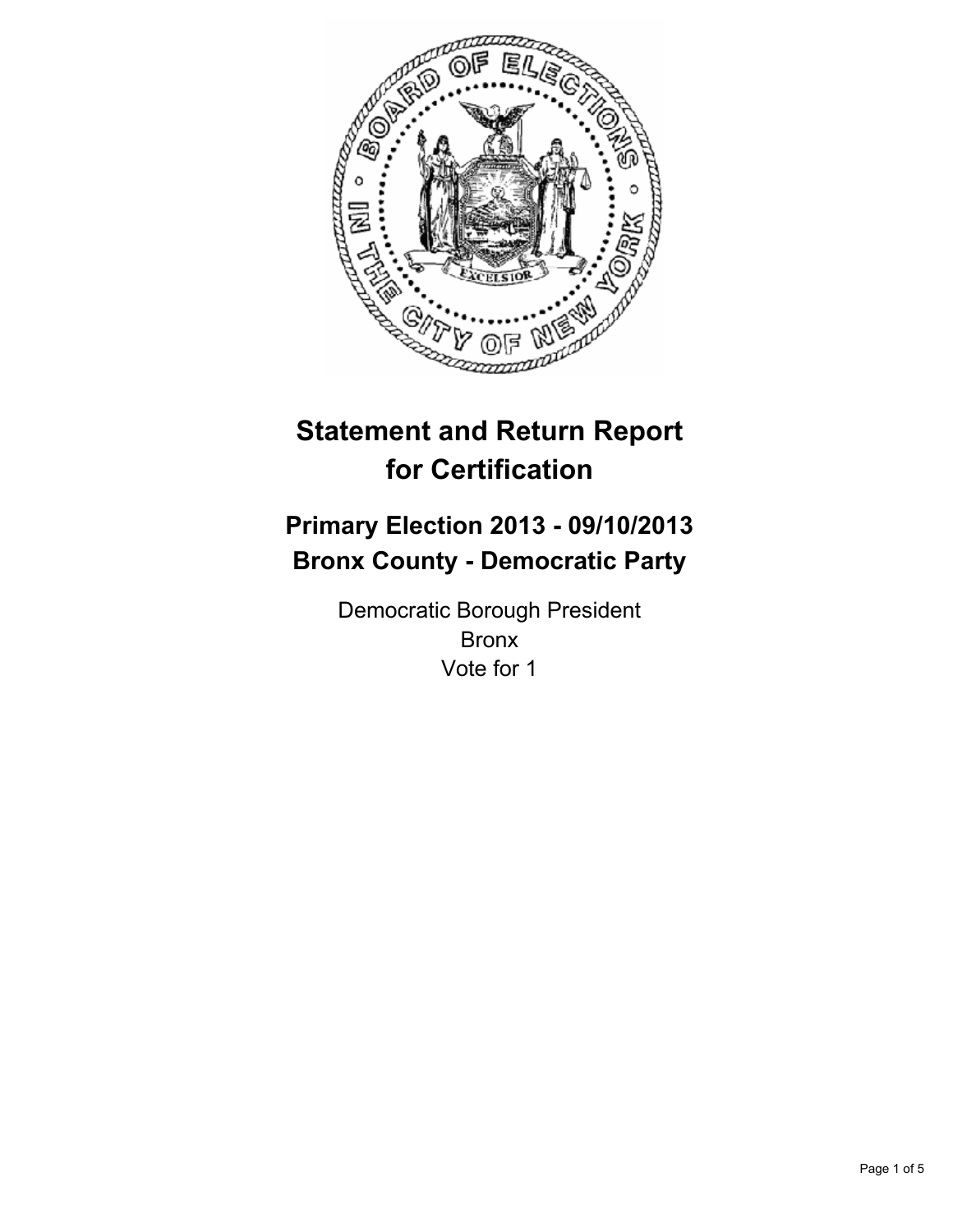

## **Assembly District 77**

| <b>EMERGENCY</b>              | 27    |
|-------------------------------|-------|
| ABSENTEE/MILITARY             | 155   |
| <b>FEDERAL</b>                | 0     |
| <b>SPECIAL PRESIDENTIAL</b>   | 0     |
| <b>AFFIDAVIT</b>              | 161   |
| RUBEN DIAZ JR.                | 5,302 |
| <b>MARK ESCOFFERY-BEY</b>     | 1,082 |
| <b>JULIE MENIN (WRITE-IN)</b> |       |
| <b>Total Votes</b>            | 6.385 |

#### **Assembly District 78**

| <b>EMERGENCY</b>     | 48    |
|----------------------|-------|
| ABSENTEE/MILITARY    | 138   |
| <b>FEDERAL</b>       | 0     |
| SPECIAL PRESIDENTIAL | 0     |
| AFFIDAVIT            | 139   |
| RUBEN DIAZ JR.       | 4,131 |
| MARK ESCOFFERY-BEY   | 749   |
| <b>Total Votes</b>   | 4,880 |

#### **Assembly District 79**

| <b>EMERGENCY</b>          | 69    |
|---------------------------|-------|
| ABSENTEE/MILITARY         | 184   |
| <b>FEDERAL</b>            | 0     |
| SPECIAL PRESIDENTIAL      | 0     |
| AFFIDAVIT                 | 179   |
| RUBEN DIAZ JR.            | 6,065 |
| <b>MARK ESCOFFERY-BEY</b> | 1,103 |
| <b>Total Votes</b>        | 7,168 |

#### **Assembly District 80**

| <b>EMERGENCY</b>          | 197   |
|---------------------------|-------|
| ABSENTEE/MILITARY         | 297   |
| <b>FEDERAL</b>            | 0     |
| SPECIAL PRESIDENTIAL      |       |
| <b>AFFIDAVIT</b>          | 128   |
| RUBEN DIAZ JR.            | 5,178 |
| <b>MARK ESCOFFERY-BEY</b> | 872   |
| <b>Total Votes</b>        | 6,050 |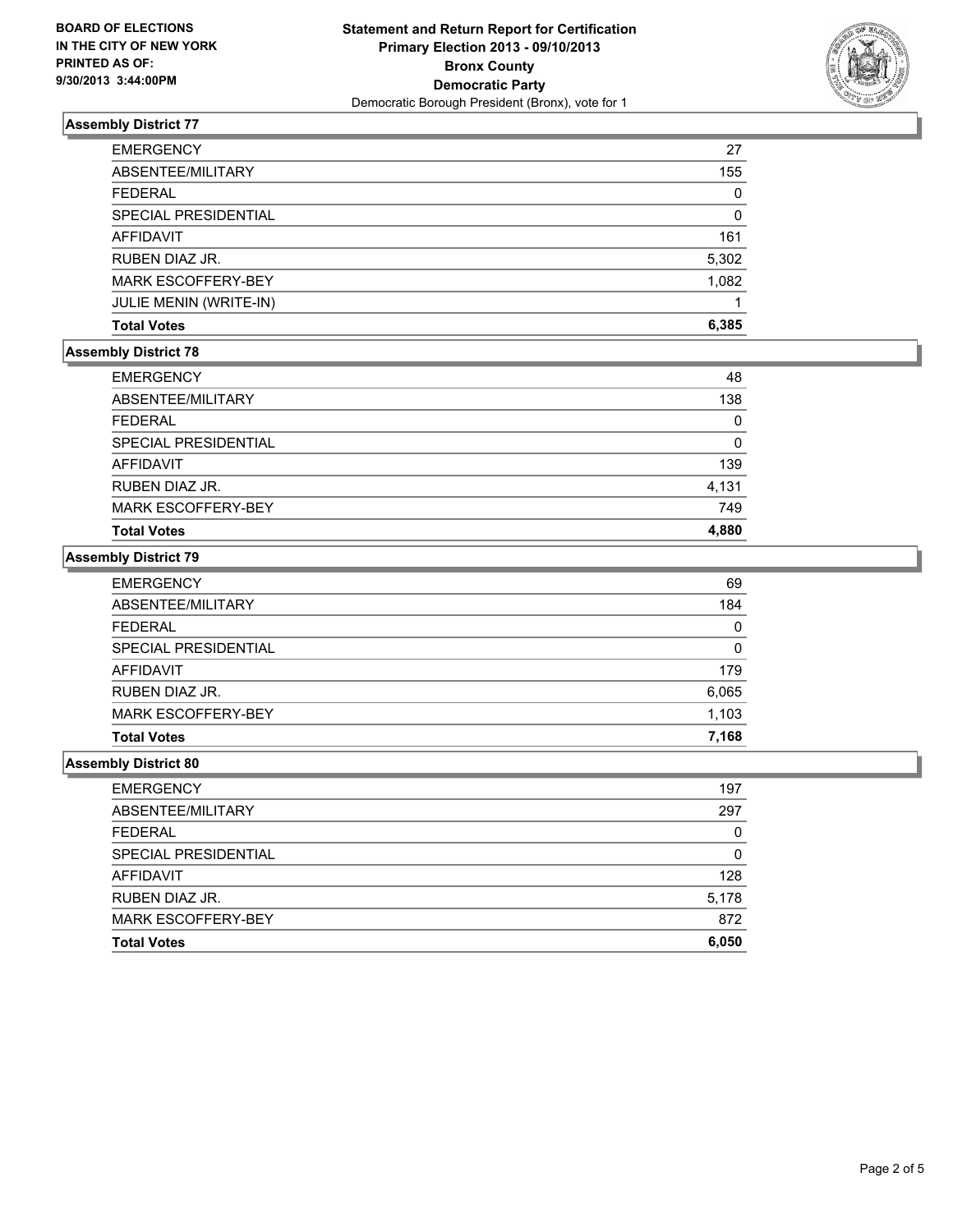

## **Assembly District 81**

| <b>EMERGENCY</b>                   | 196          |
|------------------------------------|--------------|
| ABSENTEE/MILITARY                  | 462          |
| <b>FEDERAL</b>                     | $\mathbf{0}$ |
| SPECIAL PRESIDENTIAL               | $\Omega$     |
| AFFIDAVIT                          | 155          |
| RUBEN DIAZ JR.                     | 8,340        |
| MARK ESCOFFERY-BEY                 | 1.614        |
| UNATTRIBUTABLE WRITE-IN (WRITE-IN) |              |
| <b>Total Votes</b>                 | 9.955        |

#### **Assembly District 82**

| <b>EMERGENCY</b>          | 145      |
|---------------------------|----------|
| ABSENTEE/MILITARY         | 220      |
| <b>FEDERAL</b>            | 0        |
| SPECIAL PRESIDENTIAL      | $\Omega$ |
| AFFIDAVIT                 | 97       |
| RUBEN DIAZ JR.            | 8,049    |
| <b>MARK ESCOFFERY-BEY</b> | 1,339    |
| <b>Total Votes</b>        | 9.388    |

#### **Assembly District 83**

| <b>EMERGENCY</b>                   | 196   |
|------------------------------------|-------|
| ABSENTEE/MILITARY                  | 263   |
| <b>FEDERAL</b>                     | 0     |
| SPECIAL PRESIDENTIAL               | 0     |
| <b>AFFIDAVIT</b>                   | 106   |
| RUBEN DIAZ JR.                     | 6,754 |
| <b>MARK ESCOFFERY-BEY</b>          | 1,367 |
| AL GORE (WRITE-IN)                 |       |
| CRYSTAL WADE (WRITE-IN)            |       |
| UNATTRIBUTABLE WRITE-IN (WRITE-IN) |       |
| <b>Total Votes</b>                 | 8.124 |

#### **Assembly District 84**

| <b>EMERGENCY</b>          | 148   |
|---------------------------|-------|
| ABSENTEE/MILITARY         | 107   |
| <b>FEDERAL</b>            | 0     |
| SPECIAL PRESIDENTIAL      | 0     |
| <b>AFFIDAVIT</b>          | 131   |
| RUBEN DIAZ JR.            | 5,233 |
| <b>MARK ESCOFFERY-BEY</b> | 896   |
| <b>Total Votes</b>        | 6.129 |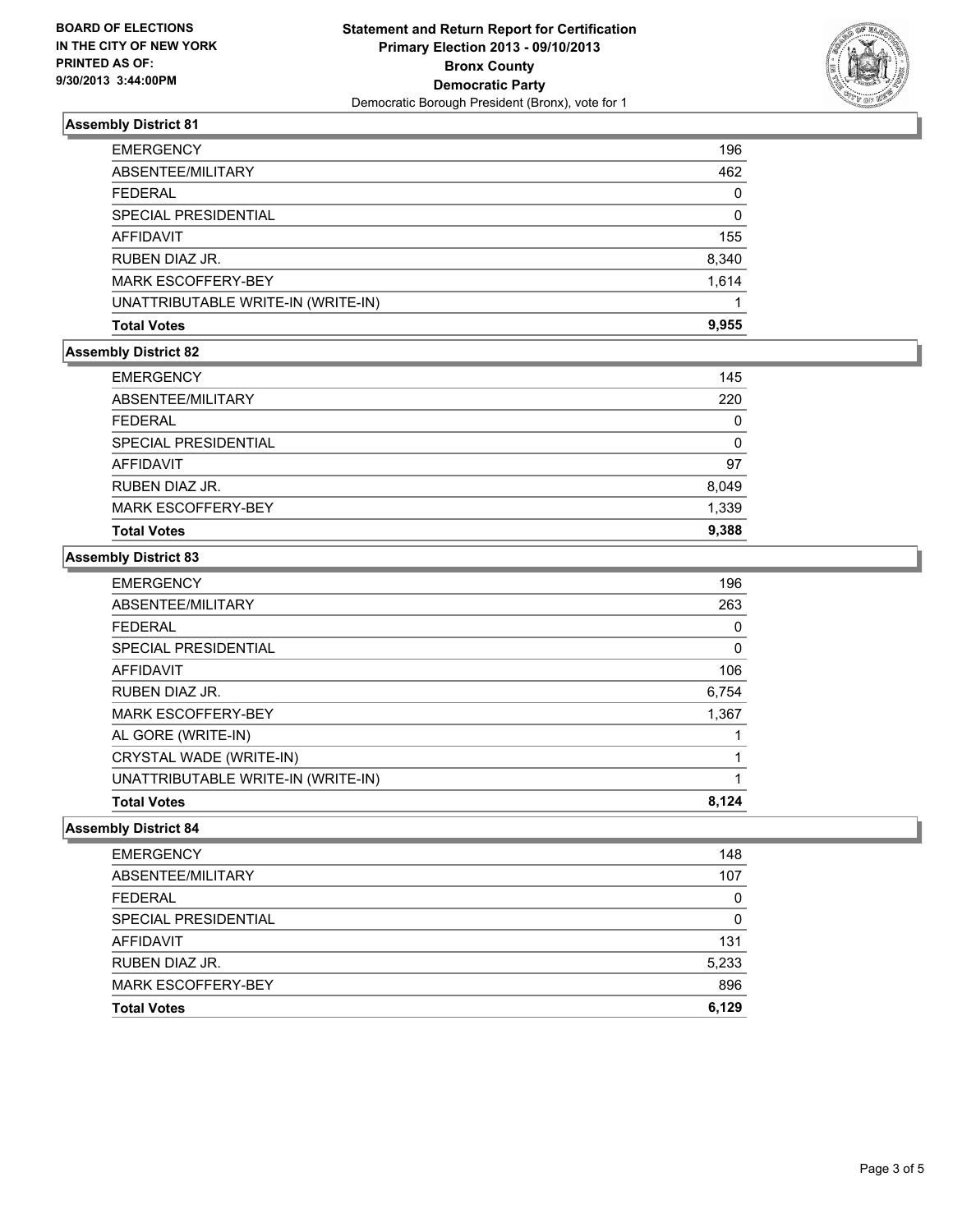

## **Assembly District 85**

| <b>EMERGENCY</b>          | 41    |
|---------------------------|-------|
| ABSENTEE/MILITARY         | 133   |
| <b>FEDERAL</b>            | 0     |
| SPECIAL PRESIDENTIAL      | 0     |
| <b>AFFIDAVIT</b>          | 110   |
| RUBEN DIAZ JR.            | 5,577 |
| <b>MARK ESCOFFERY-BEY</b> | 935   |
| <b>Total Votes</b>        | 6.512 |

## **Assembly District 86**

| <b>Total Votes</b>        | 5,020 |
|---------------------------|-------|
| <b>MARK ESCOFFERY-BEY</b> | 763   |
| RUBEN DIAZ JR.            | 4,257 |
| AFFIDAVIT                 | 141   |
| SPECIAL PRESIDENTIAL      | 0     |
| <b>FEDERAL</b>            | 0     |
| ABSENTEE/MILITARY         | 106   |
| <b>EMERGENCY</b>          | 291   |

#### **Assembly District 87**

| <b>EMERGENCY</b>           | 124   |
|----------------------------|-------|
| ABSENTEE/MILITARY          | 134   |
| <b>FEDERAL</b>             | 0     |
| SPECIAL PRESIDENTIAL       | 0     |
| AFFIDAVIT                  | 149   |
| RUBEN DIAZ JR.             | 6,085 |
| <b>MARK ESCOFFERY-BEY</b>  | 1,007 |
| MILDRED BONILLA (WRITE-IN) |       |
| <b>Total Votes</b>         | 7.093 |